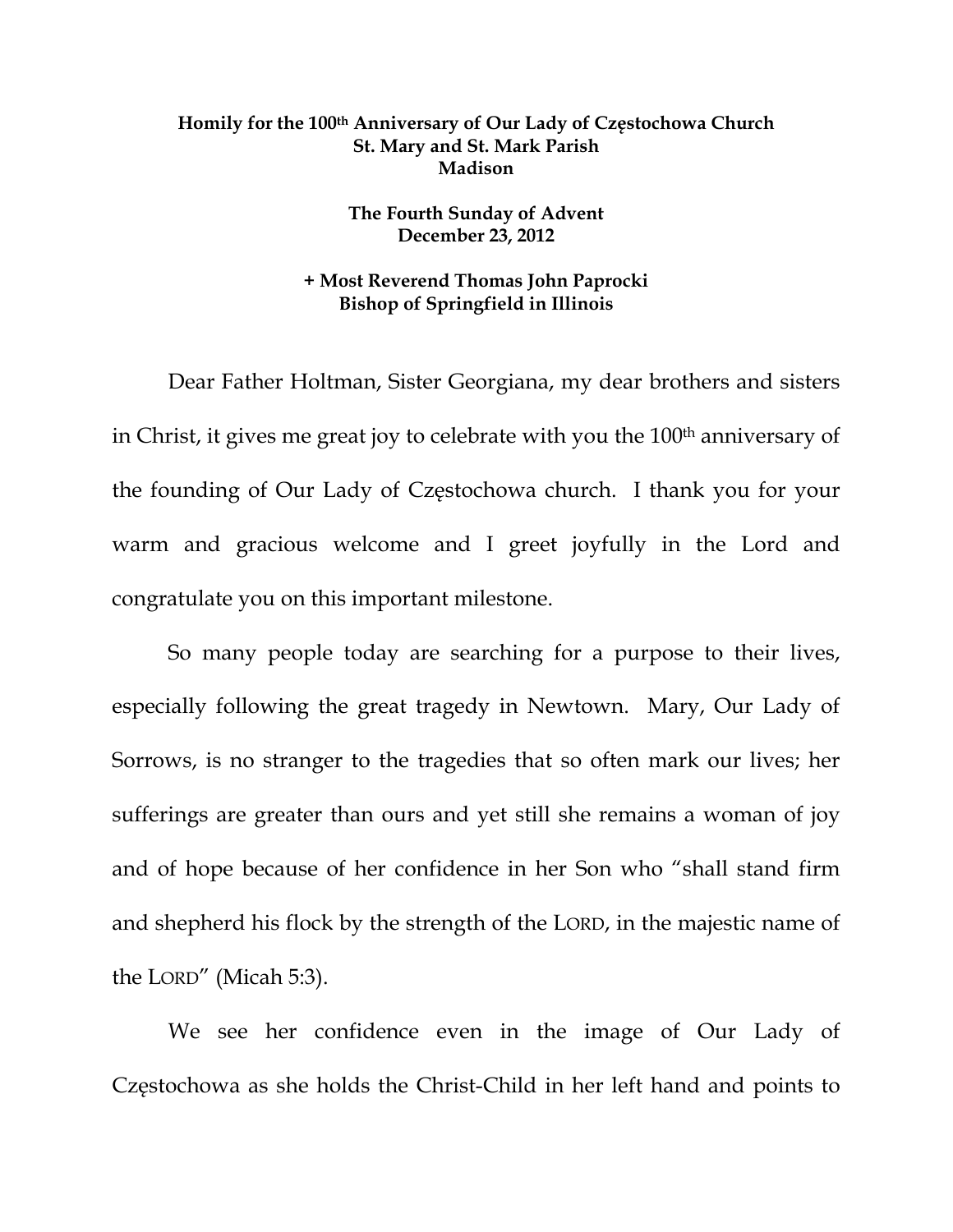him with her right. One hundred years ago, immigrants from Poland settled here and pointed to Jesus as the center of their lives by building a church dedicated to Our Lady of Częstochowa.

My own ancestors came from Poland to the United States over one hundred years ago. It was a time when Poland did not exist on the map, having been partitioned between Russia, Prussia and Austria until Poland was re-established as an independent country after World War I. But the identity of the Polish people remained strong during the years of partition, largely due to their language and their faith.

Because of its central location in the heart of Europe, Poland has had to face challenges from foes from the north, south, east, and west, sometimes each seemingly taking turns individually one after the other, at other times enemies collaborating with each other.<sup>1</sup> In the face of these pressures and challenges, the image that has graced the people of Poland has been Our Lady of Częstochowa, a copy of which we have on display today here in this church.

The miraculous picture known as the Black Madonna of Częstochowa has been the chief treasure of the Paulite Monastery on the hill known as *Jasna Góra* in Częstochowa since August 31, 1384, when the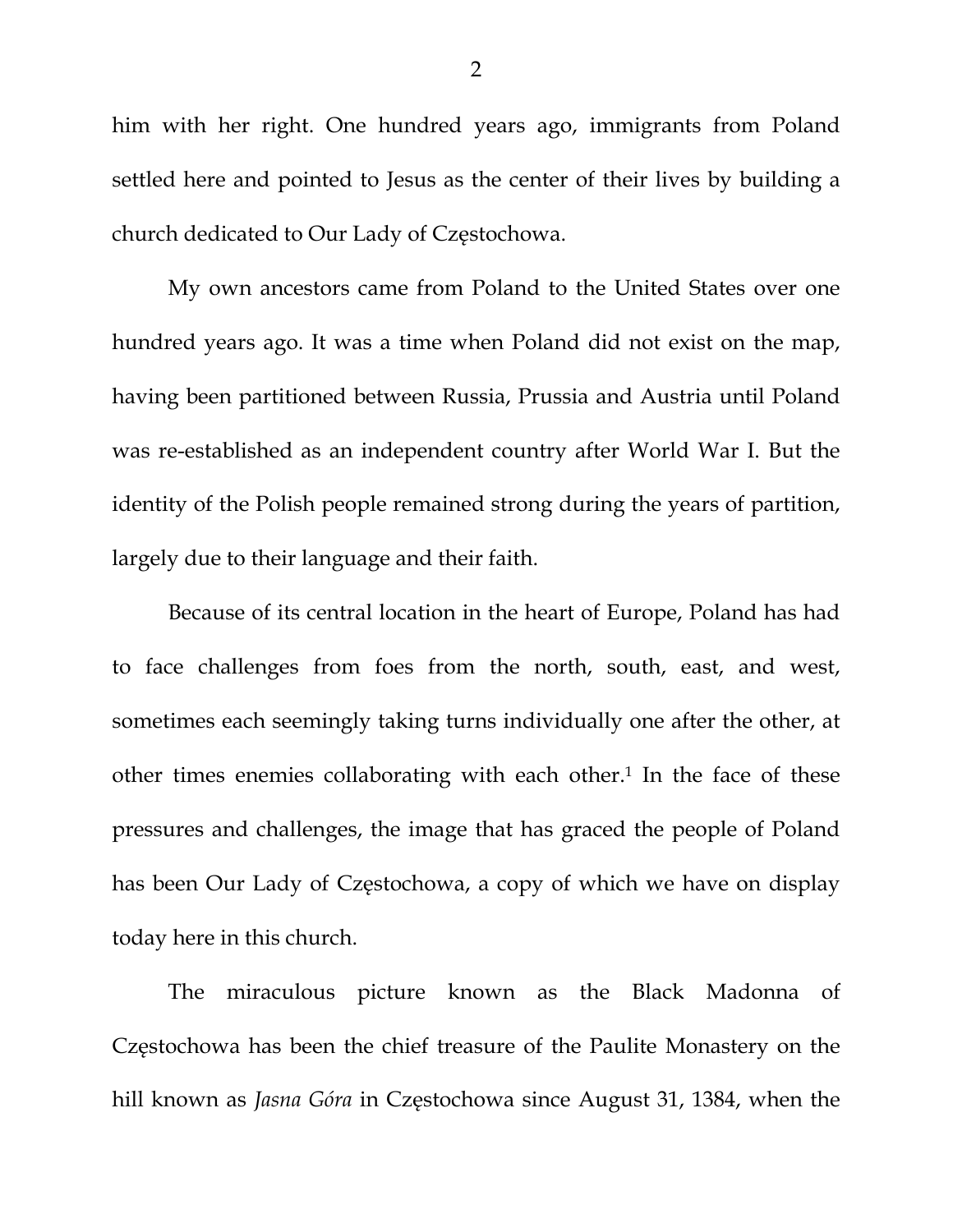Duke presented it as a gift to the Paulite monks.<sup>2</sup> In the second half of the fifteenth century, a Polish historian wrote that the monks at Częstochowa "show a picture of Mary, the most glorious and the most venerable virgin, the queen of the world and of the Poles, which has been executed with a strange and extraordinary skill, with a serene expression on her face from whatever direction you look at it. They say it is one of those [pictures] painted by St. Luke the Evangelist himself."3 The picture was painted virtually anew in 1434, but it appears to have been modeled on a Byzantine icon in Constantinople dating from the fifth century.4

The first reports of miracles attributed to "Mary, Queen of Poland" date from 1402.<sup>5</sup> An example of the extraordinary events associated with this image of Our Lady of Częstochowa is described with reference to a robbery which occurred at the Monastery on Easter Sunday in the year 1430. This raid was carried out by a band of robbers consisting of Czechs, Germans, Ruthenians and even Poles, believing that the monastery possessed immense treasures and money. Not finding such plunder, they sacrilegiously stole chalices, crosses and ornaments. "They even stripped the Picture of Our Lady of precious stones and jewels with which it had been embellished by pious believers. They did not stop at that but slashed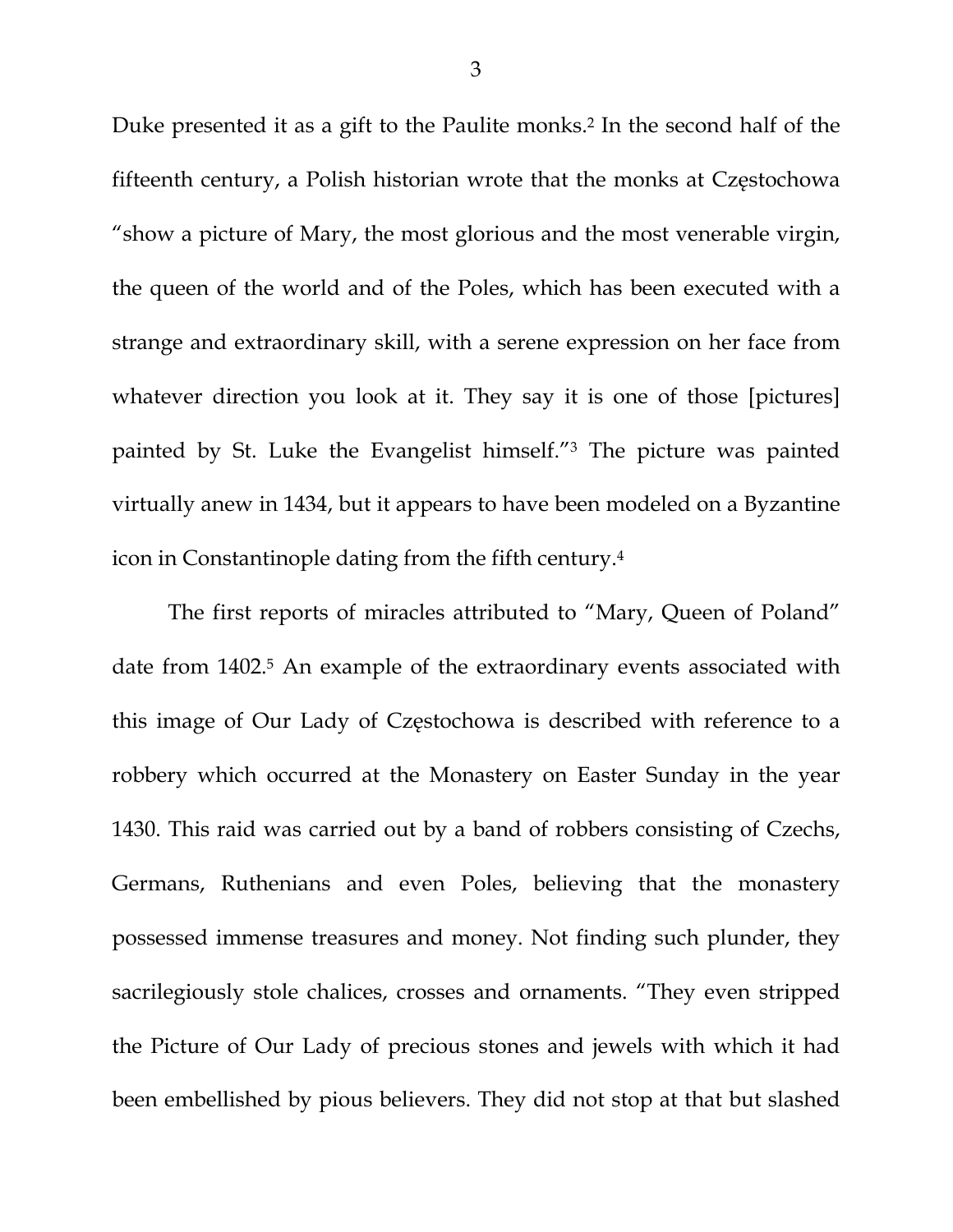the image with a sword and broke the panel on which the picture was painted ... Having committed this felony, more disgraced with their crime than made richer, they fled with a small amount of ill-gotten gains."6

The resulting scars on the cheek of the Blessed Mother remain the most familiar and distinctive characteristics of this icon. The Virgin Mary is shown in the tradition of iconography as "One Who Shows the Way." In it the Virgin directs attention away from herself, gesturing with her right hand toward Jesus as the source of salvation. In turn, the child extends his right hand toward the viewer in blessing while holding a book of Gospels in his left hand.

The event which best portrays Mary's miraculous intervention under pressing circumstances was during the defense of the monastery at *Jasna Góra* during the Swedish attack of 1655. The direct reason for the attack was "Sweden's desire to conquer the entire southern coast of the Baltic, after already capturing its eastern and western shores."7 The Poles were tremendously outnumbered by the Swedes.8 The siege lasted six weeks and ended when the attackers were not able to overcome the staunch resistance of the defenders, with their firm and sincere confidence in Our Lady. The defense of *Jasna Góra* was attributed to the miraculous intervention of the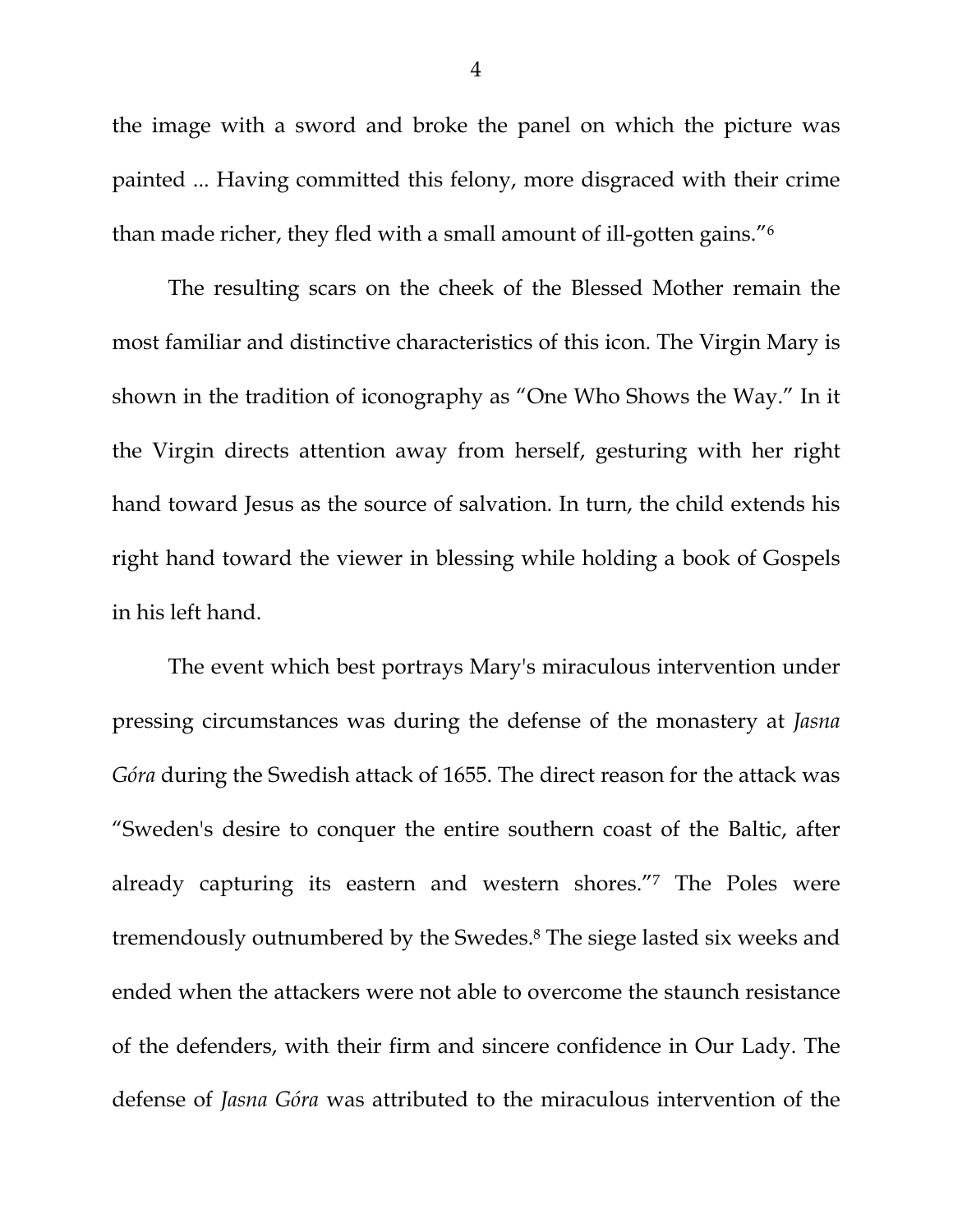Blessed Mother. In 1764, the Polish parliament decreed Poland's perpetual indebtedness to the Virgin.9

In the 18th century, when Poland lost its independence and was partitioned, Our Lady of Częstochowa "became the patroness of every resistance and the protectress of liberty and the national sovereignty."10 Indeed, many persons alive today can testify to their reliance on the help of Our Lady of Częstochowa during the devastation of the Second World War and the long, lean years of Soviet Communism.

Our late Holy Father, the great Blessed Pope John Paul II himself spoke of his own devotion to the "Black Madonna" of *Jasna Góra* when he visited Częstochowa on June 4, 1979: "The call of a son of Poland to the Chair of Peter contains an evident and strong link with this holy place, with this Shrine of great hope: *Totus tuus* (I am all yours), I had whispered in prayer so many times before this image.... Mother of the Church! Once again I consecrate myself to you 'in your maternal servitude of love': *Totus tuus!* I am all yours! I consecrate to you the whole Church --even to the ends of the earth! I consecrate to you all humankind; I consecrate to you Europe and all the continents.... Mother, accept us. Mother, do not abandon us. Mother, guide us!"11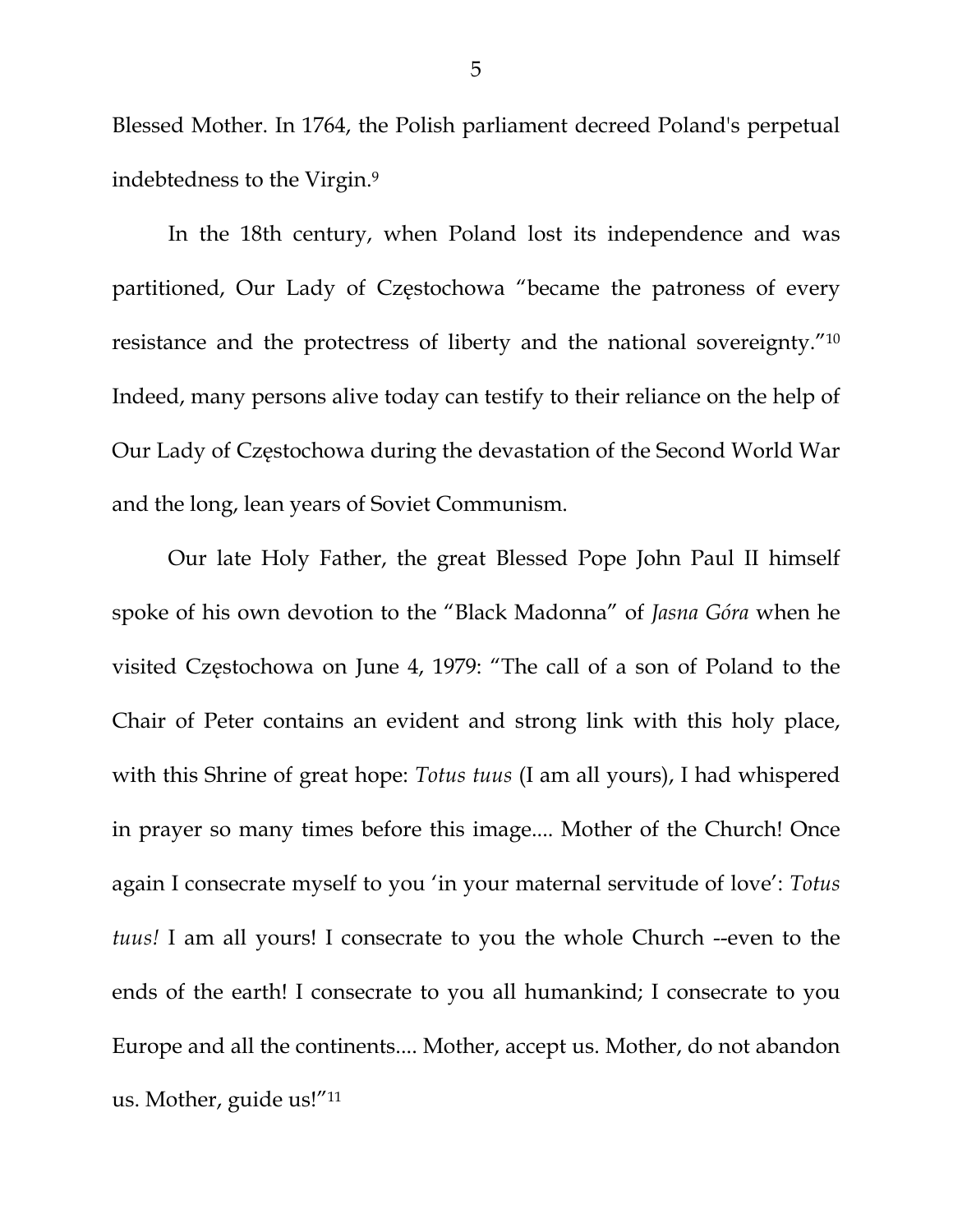Mary teaches us that in all things we must look to her Son, we must seek his face, if we are to find our peace. We must remember, as Pope Benedict XVI said recently, that

What illuminates and gives full meaning to the history of the world and of man begins to shine in the cave of Bethlehem; it is the mystery that soon we will contemplate at Christmas: the salvation which is realized in Jesus Christ. In Jesus of Nazareth, God shows his face and asks man to choose to recognize and follow him.12

It is in the Holy Infant that God has heard and answered the prayer of the Psalm: "Rouse your power, and come to save us" (Psalm 80:3).

Today we come to the altar of the Lord, here in this church dedicated to Our Lady of Częstochowa, because we long to look upon the face of her Son, Jesus Christ, who is our peace (cf. Psalm 80:4, Micah 5:4).

Our Holy Father Pope Benedict XVI has given us this Year of Faith, which providentially coincides with the anniversary of the founding of this church, so that we can come to know his peace more profoundly. At the heart of this Year of Faith is the encounter with Jesus Christ, before whom Saint John the Baptist joyously leaped in the womb of his mother Saint Elizabeth (cf Luke 1:41). Indeed, in his apostolic letter announcing the Year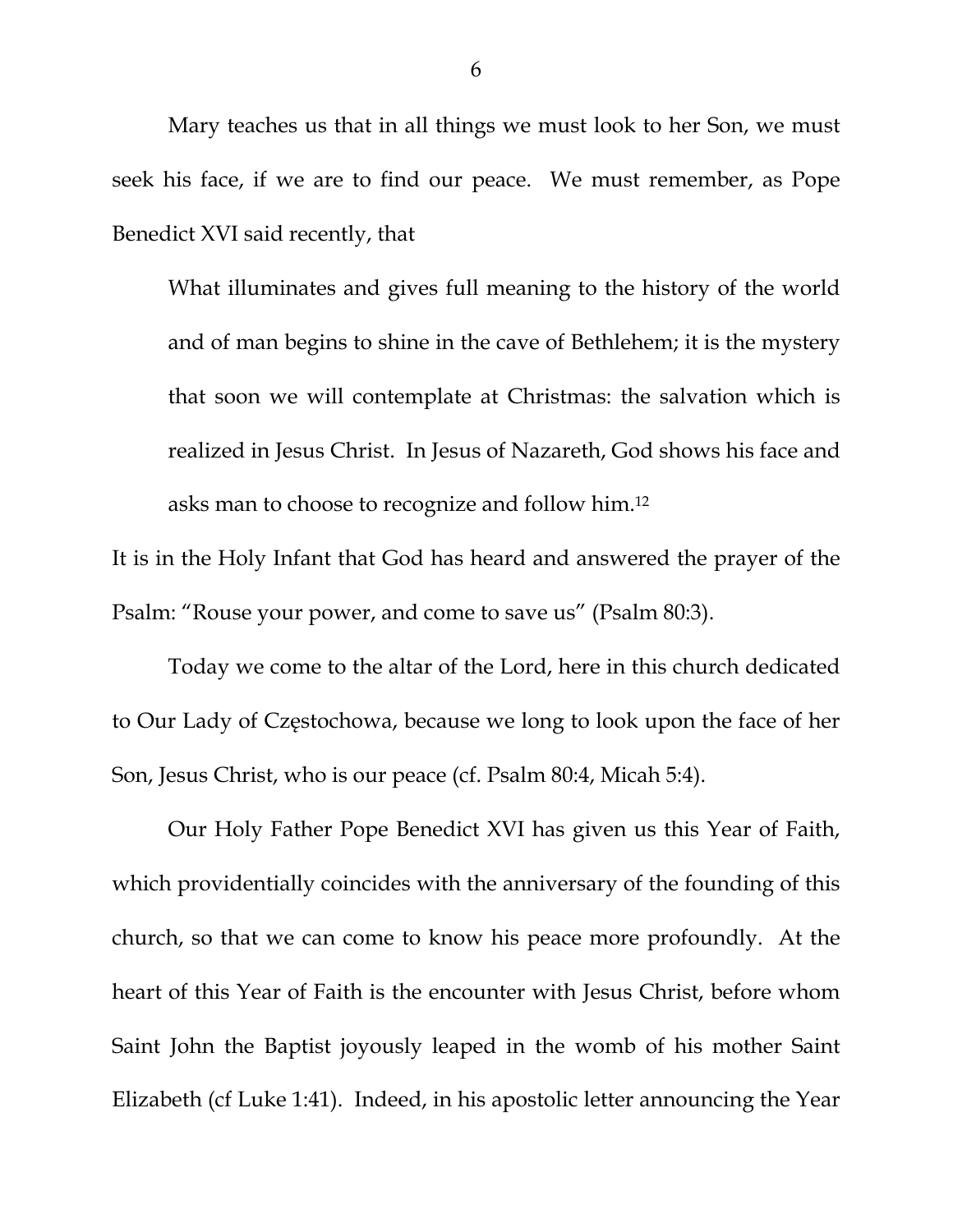of Faith, Pope Benedict XVI spoke of "the need to rediscover the journey of faith so as to shed clearly light on the joy and renewed enthusiasm of the encounter with Christ" (*Porta Fidei*, 2). The same joy that filled Elizabeth and John the Baptist is the same joy that should fill us when we encounter the Child of Bethlehem whose birth we soon will celebrate.

Indeed, just as "Mary set out and travelled in haste to a town of Judah," so should we also set out in haste to Bethlehem (Luke 1:39). We may not be able to make the physical pilgrimage to the land of the Savior's birth, but we can make the journey interiorly, in our hearts, before our Nativity sets; spiritually we can travel in haste to Bethlehem.

As we hasten to Bethlehem, it is necessary for each of us to live with a spirit of "self-abandonment, in a continuous crescendo, into the hands of a love that seems to grow constantly because it has its origin in God" (*Porta Fidei*, 7). This is what we call discipleship.

The word "disciple" has its roots in the word *disco* – not a genre of music from the 70s, but Latin for "I learn." The disciple is one who learns from the life and teachings of Jesus Christ. This learning is not from dusty tomes or ancient manuscripts, but from the very person of Jesus Christ, risen and alive today, through an immediate and personal relationship

7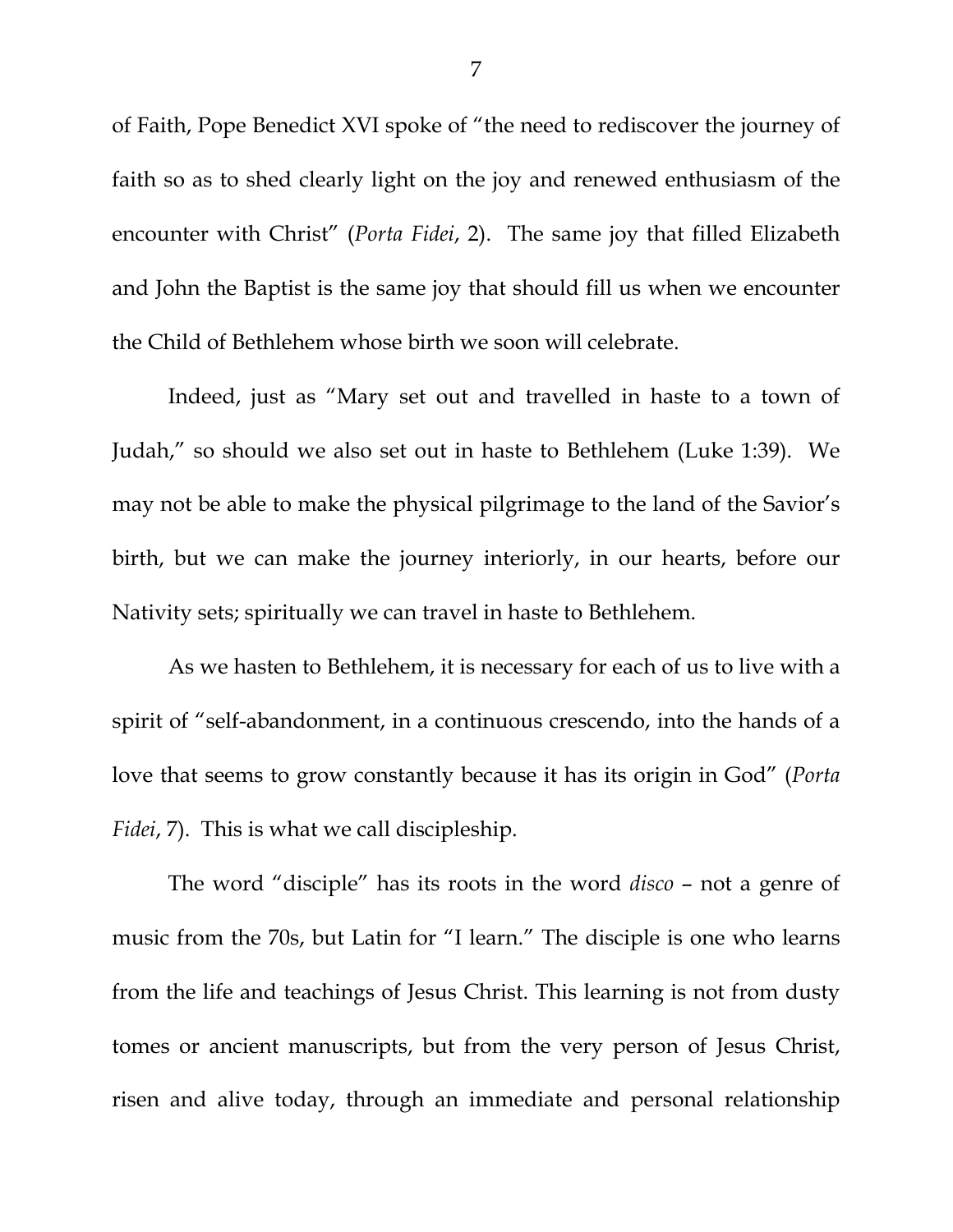with him and his Church. This relationship does not – indeed, cannot – leave a person as he or she was before. The true disciple is the one who becomes such a student of the Master that his very life conforms to the life of Christ in all things. We see such a life so clearly in the example of the Blessed Virgin Mary.

What can we say to reignite the fire of faith in those who have left or drifted from the Church? What can we say to our family and friends, our neighbors and co-workers? What is Christ inspiring us to do to proclaim the faith anew to these lost sheep who have withdrawn from the Good Shepherd? These questions lie at the heart of the Year of Faith.

Of this task, the Holy Father wrote: "To rediscover the content of the faith that is professed, celebrated, lived, and prayed, and to reflect on the act of faith, is a task that every believer must make his own, especially in the course of this Year" (*Porta Fidei*, 9). To this end, I would like to propose to a three-fold plan to make the most of this Year of Faith and to strengthen St. Mary and St. Mark Parish so that through the example of your faith, the lost sheep "will no more withdraw from" the Lord but will call upon his name and be given new life (Psalm 80:19).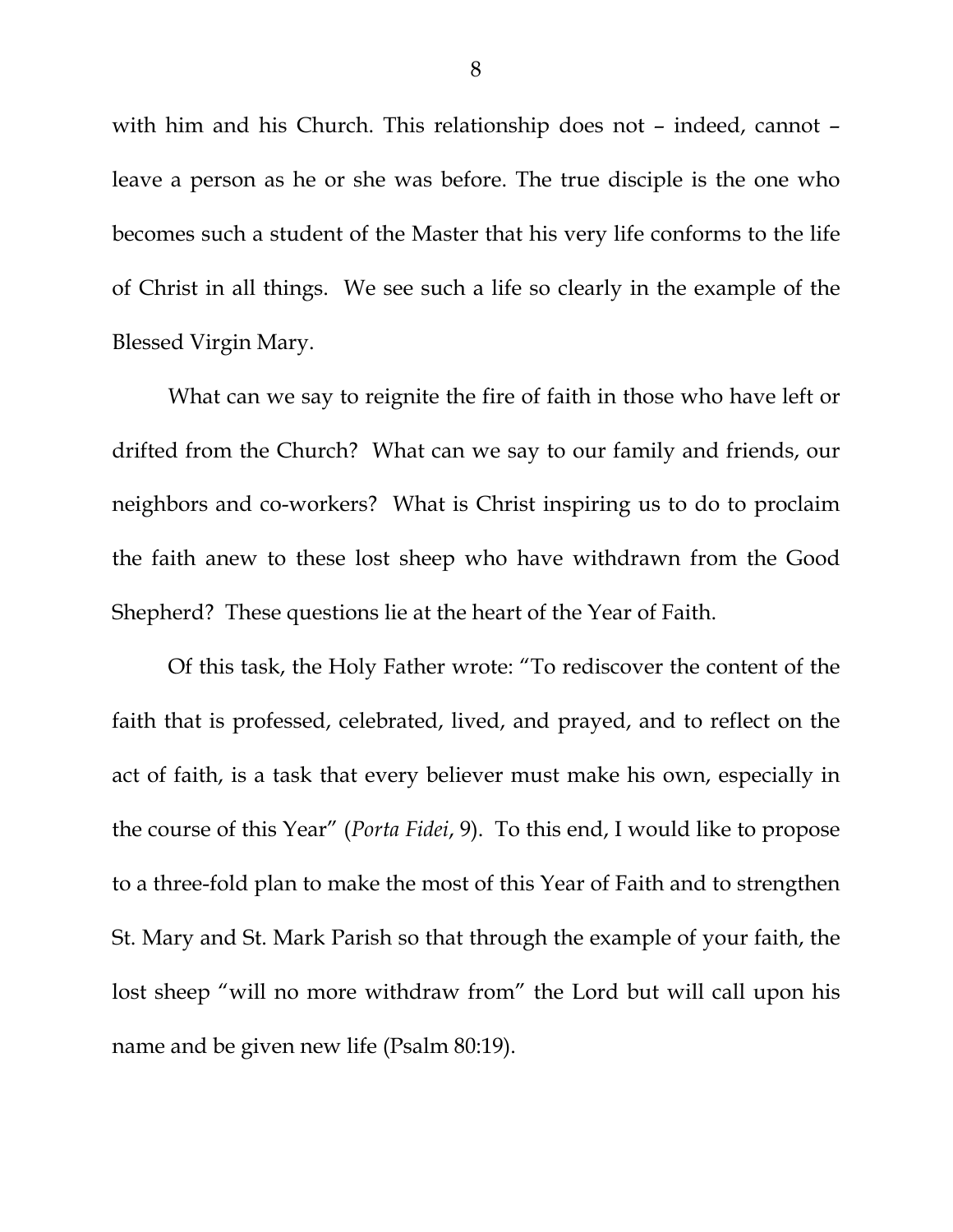First, we must be grateful for the faith we have received, for our encounter with the Lord. Families should strive to make their homes places where the family prays together, reads the Scriptures together, and is nourished together at Sunday Mass. Families should strive to allow their faith to influence everything they do, rather than reserving their faith only for an hour or so on Sunday.

 Second, we must endeavor to understand all the more clearly the faith we profess. If a friend, family member or co-worker asks us a question about the Catholic faith, can we provide an adequate – and correct – answer? We ought to be able to do so. If we do not know the faith we profess we cannot communicate it to others.

 Third, we must share our faith, not only with our family and friends, but with our co-workers and everyone we meet. As the Holy Father reminds us, "Confessing with the lips indicates in turn that faith implies public testimony and commitment" (*Porta Fidei*, 10).

 This three-fold plan is the way of discipleship and through it we learn to apprentice ourselves to Jesus Christ, as did Our Lady of Częstochowa, your heavenly patroness and intercessor. With her as your guide and model, you must devote yourselves to helping those who do not